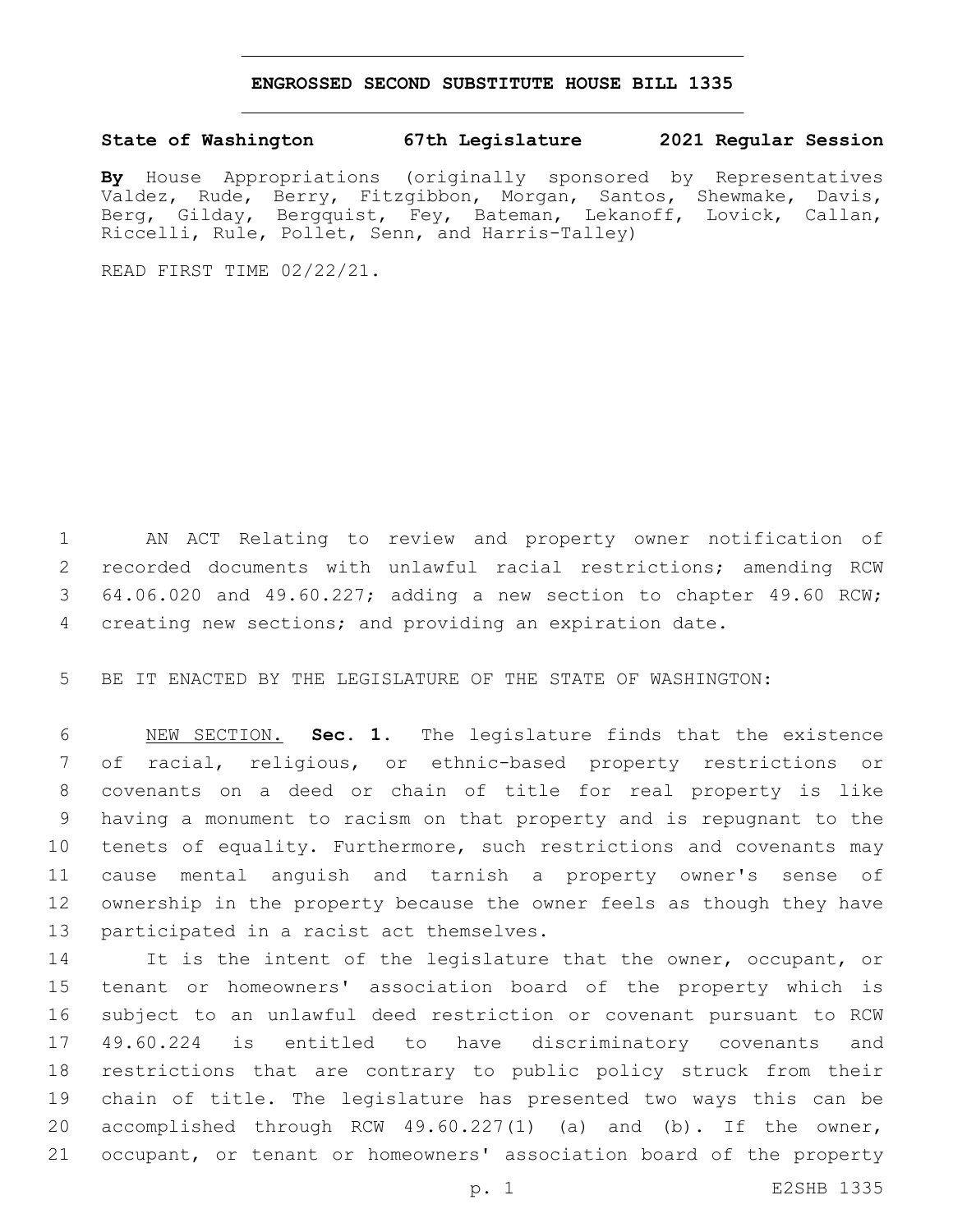elects to pursue a judicial remedy, the legislature intends that the court issue a declaratory judgment ordering the county auditor, or in charter counties the county official charged with the responsibility for recording instruments in the county records, to entirely strike the racist or otherwise discriminatory covenants from the chain of title. Striking the language does not prevent preservation of the original record, outside of the chain of title, for historical or 8 archival purposes.

 The legislature finds that striking racist, religious, and ethnic restrictions or covenants from the chain of title is no different than having an offensive statutory monument which the owner may entirely remove. So too should the owner be able to entirely remove the offensive written monument to racism or other unconstitutional 14 discrimination.

 NEW SECTION. **Sec. 2.** A new section is added to chapter 49.60 16 RCW to read as follows:

 (1) Subject to the availability of amounts appropriated for this specific purpose, the University of Washington and Eastern Washington University shall review existing recorded covenants and deed restrictions to identify those recorded documents that include racial or other restrictions on property ownership or use against protected classes that are unlawful under RCW 49.60.224. For properties subject to such racial and other unlawful restrictions, the universities shall provide notice to the property owner and to the county auditor of the county in which the property is located. The universities shall provide information to the property owner on how such provisions can be struck pursuant to RCW 49.60.227. The universities may contract with other public and private not-for-profit higher education institutions that are regionally accredited to carry out the review and notification requirements of this section.

31 (2) This section expires July 1, 2027.

 **Sec. 3.** RCW 64.06.020 and 2019 c 455 s 3 are each amended to 33 read as follows:

 (1) In a transaction for the sale of improved residential real property, the seller shall, unless the buyer has expressly waived the right to receive the disclosure statement under RCW 64.06.010, or unless the transfer is otherwise exempt under RCW 64.06.010, deliver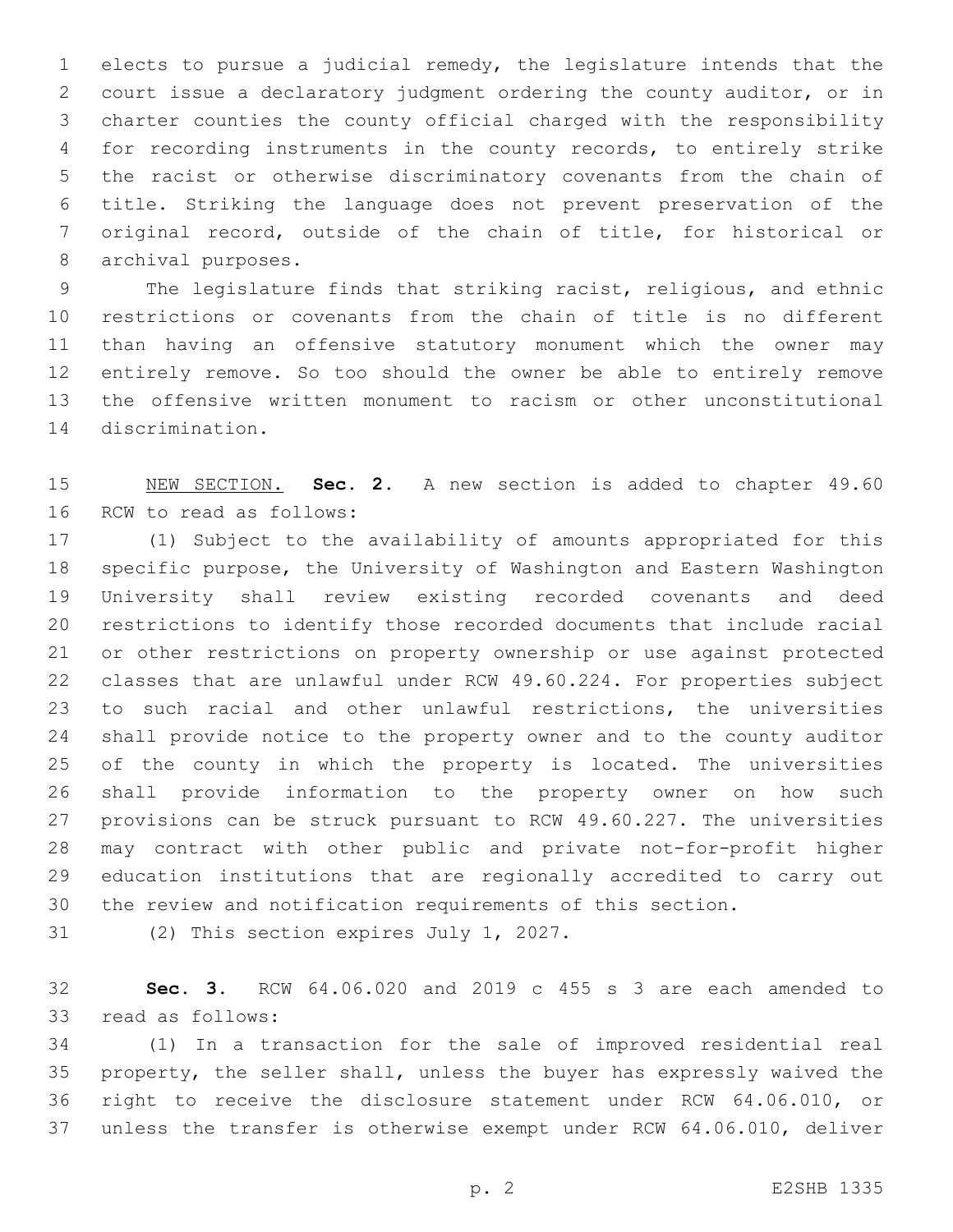to the buyer a completed seller disclosure statement in the following format and that contains, at a minimum, the following information:

3 INSTRUCTIONS TO THE SELLER

 Please complete the following form. Do not leave any spaces blank. If the question clearly does not apply to the property write "NA." If the answer is "yes" to any \* items, please explain on attached sheets. Please refer to the line number(s) of the question(s) when you provide your explanation(s). For your protection you must date and sign each page of this disclosure statement and each attachment. Delivery of the disclosure statement must occur not later than five business days, unless otherwise agreed, after mutual acceptance of a written contract to purchase between a buyer and a seller.

## 13 NOTICE TO THE BUYER

 THE FOLLOWING DISCLOSURES ARE MADE BY SELLER ABOUT THE CONDITION OF THE PROPERTY LOCATED AT. . . . . . . . . . . . . . . . . . . . . . . ("THE PROPERTY"), OR AS LEGALLY DESCRIBED ON ATTACHED EXHIBIT A.

 SELLER MAKES THE FOLLOWING DISCLOSURES OF EXISTING MATERIAL FACTS OR MATERIAL DEFECTS TO BUYER BASED ON SELLER'S ACTUAL KNOWLEDGE OF THE PROPERTY AT THE TIME SELLER COMPLETES THIS DISCLOSURE STATEMENT. UNLESS YOU AND SELLER OTHERWISE AGREE IN WRITING, YOU HAVE THREE BUSINESS DAYS FROM THE DAY SELLER OR SELLER'S AGENT DELIVERS THIS DISCLOSURE STATEMENT TO YOU TO RESCIND THE AGREEMENT BY DELIVERING A SEPARATELY SIGNED WRITTEN STATEMENT OF RESCISSION TO SELLER OR SELLER'S AGENT. IF THE SELLER DOES NOT GIVE YOU A COMPLETED DISCLOSURE STATEMENT, THEN YOU MAY WAIVE THE RIGHT TO RESCIND PRIOR TO OR AFTER THE TIME YOU ENTER INTO A SALE AGREEMENT.

 THE FOLLOWING ARE DISCLOSURES MADE BY SELLER AND ARE NOT THE REPRESENTATIONS OF ANY REAL ESTATE LICENSEE OR OTHER PARTY. THIS INFORMATION IS FOR DISCLOSURE ONLY AND IS NOT INTENDED TO BE A PART OF ANY WRITTEN AGREEMENT BETWEEN BUYER AND SELLER.

 FOR A MORE COMPREHENSIVE EXAMINATION OF THE SPECIFIC CONDITION OF THIS PROPERTY YOU ARE ADVISED TO OBTAIN AND PAY FOR THE SERVICES OF QUALIFIED EXPERTS TO INSPECT THE PROPERTY, WHICH MAY INCLUDE, WITHOUT LIMITATION, ARCHITECTS, ENGINEERS, LAND SURVEYORS, PLUMBERS, ELECTRICIANS, ROOFERS, BUILDING INSPECTORS, ON-SITE WASTEWATER TREATMENT INSPECTORS, OR STRUCTURAL PEST INSPECTORS. THE PROSPECTIVE BUYER AND SELLER MAY WISH TO OBTAIN PROFESSIONAL ADVICE OR INSPECTIONS OF THE PROPERTY OR TO PROVIDE APPROPRIATE PROVISIONS IN A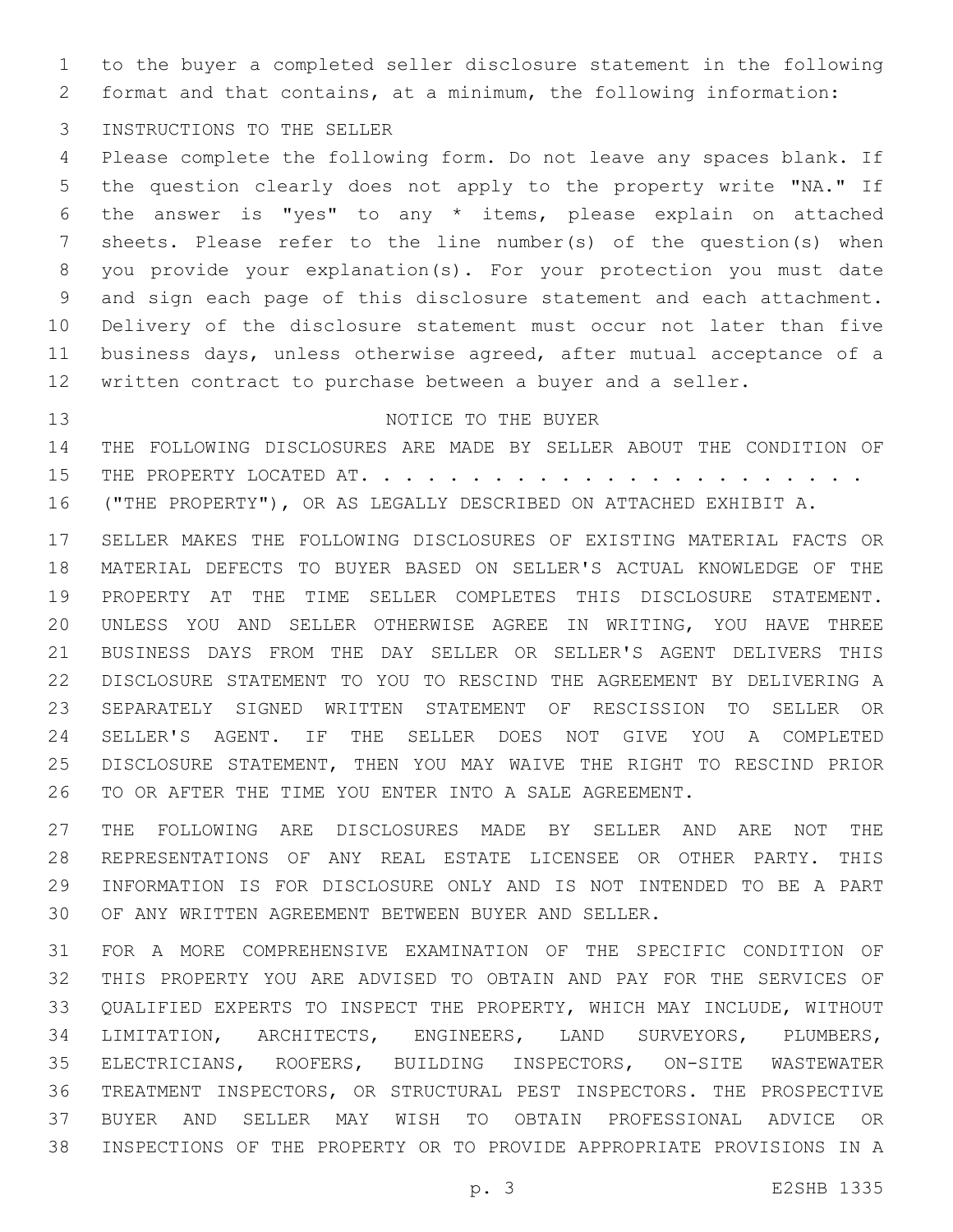| 1            |                |                           |                          |                                   | CONTRACT BETWEEN THEM WITH RESPECT TO ANY ADVICE, INSPECTION, DEFECTS             |
|--------------|----------------|---------------------------|--------------------------|-----------------------------------|-----------------------------------------------------------------------------------|
| $\mathbf{2}$ | OR WARRANTIES. |                           |                          |                                   |                                                                                   |
| 3            |                |                           |                          |                                   | Seller $\ldots$ is/ $\ldots$ is not occupying the property.                       |
| 4            |                |                           |                          | <b>I. SELLER'S DISCLOSURES:</b>   |                                                                                   |
| 5            |                |                           |                          |                                   | *If you answer "Yes" to a question with an asterisk (*), please explain your      |
| 6            |                |                           |                          |                                   | answer and attach documents, if available and not otherwise publicly recorded. If |
| 7            |                |                           |                          | necessary, use an attached sheet. |                                                                                   |
| 8            |                |                           |                          |                                   | 1. TITLE                                                                          |
| 9            |                | [ ] Yes                   | $\lceil \cdot \rceil$ No | [ ] Don't know                    | A. Do you have legal authority to sell                                            |
| 10           |                |                           |                          |                                   | the property? If no, please explain.                                              |
| 11           |                | $\lceil$   Yes            | $\lceil \cdot \rceil$ No | [] Don't know                     | *B. Is title to the property subject to                                           |
| 12           |                |                           |                          |                                   | any of the following?                                                             |
| 13           |                |                           |                          |                                   | (1) First right of refusal                                                        |
| 14           |                |                           |                          |                                   | (2) Option                                                                        |
| 15           |                |                           |                          |                                   | (3) Lease or rental agreement                                                     |
| 16           |                |                           |                          |                                   | (4) Life estate?                                                                  |
| 17           |                | [ ] Yes                   | $\lceil \cdot \rceil$ No | [ ] Don't know                    | *C. Are there any encroachments,                                                  |
| 18           |                |                           |                          |                                   | boundary agreements, or boundary                                                  |
| 19           |                |                           |                          |                                   | disputes?                                                                         |
| 20           |                | $\lceil$   Yes            | $\lceil \cdot \rceil$ No | [] Don't know                     | *D. Is there a private road or easement                                           |
| 21           |                |                           |                          |                                   | agreement for access to the property?                                             |
| 22           |                | [ ] Yes                   | $\lceil \cdot \rceil$ No | [] Don't know                     | *E. Are there any rights-of-way,                                                  |
| 23           |                |                           |                          |                                   | easements, or access limitations that                                             |
| 24           |                |                           |                          |                                   | may affect the Buyer's use of the                                                 |
| 25           |                |                           |                          |                                   | property?                                                                         |
| 26           |                | [ ] Yes                   | $\lceil \cdot \rceil$ No | [ ] Don't know                    | *F. Are there any written agreements                                              |
| 27           |                |                           |                          |                                   | for joint maintenance of an easement                                              |
| 28           |                |                           |                          |                                   | or right-of-way?                                                                  |
| 29           |                | $\lceil$   Yes            | $\lceil \cdot \rceil$ No | [] Don't know                     | *G. Is there any study, survey project,                                           |
| 30           |                |                           |                          |                                   | or notice that would adversely affect                                             |
| 31           |                |                           |                          |                                   | the property?                                                                     |
| 32           |                | $\lceil \cdot \rceil$ Yes | $\lceil \cdot \rceil$ No | [] Don't know                     | *H. Are there any pending or existing                                             |
| 33           |                |                           |                          |                                   | assessments against the property?                                                 |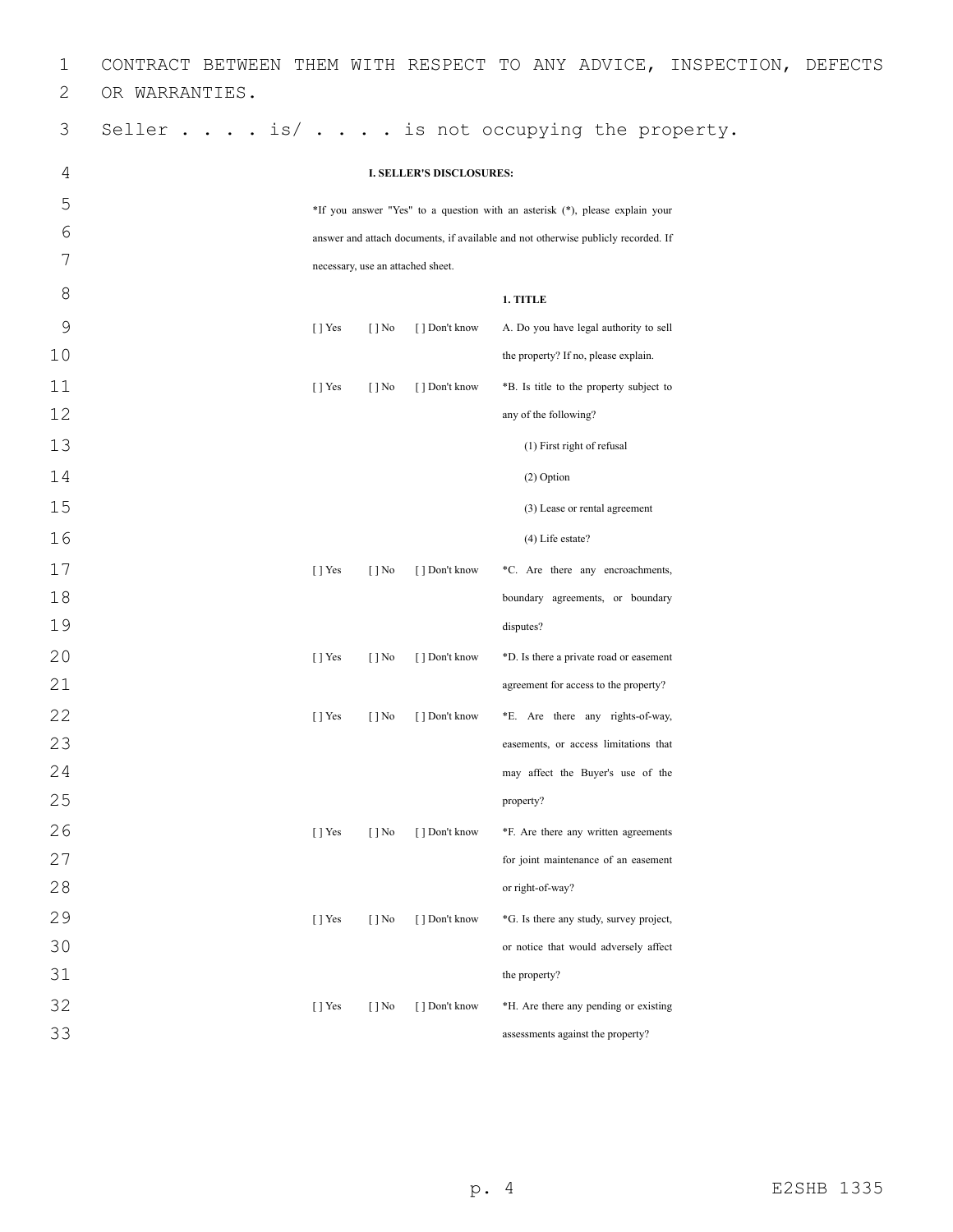| $\mathbf 1$    | $[$ ] Yes      | $[ ]$ No                 | [ ] Don't know | *I. Are there any zoning violations,     |
|----------------|----------------|--------------------------|----------------|------------------------------------------|
| $\overline{2}$ |                |                          |                | nonconforming uses, or any unusual       |
| 3              |                |                          |                | restrictions on the property that would  |
| $\sqrt{4}$     |                |                          |                | affect<br>future<br>construction<br>or   |
| 5              |                |                          |                | remodeling?                              |
| $\sqrt{6}$     | [] Yes         | $[ ]$ No                 | [ ] Don't know | *J. Is there a boundary survey for the   |
| 7              |                |                          |                | property?                                |
| 8              | [] Yes         | $[ ]$ No                 | [ ] Don't know | *K.<br>Are<br>there any<br>covenants,    |
| 9              |                |                          |                | conditions, or restrictions recorded     |
| 10             |                |                          |                | against the property?                    |
| 11             |                |                          |                | NOTICE TO THE<br><b>BUYER:</b>           |
| 12             |                |                          |                | Covenants or deed restrictions based     |
| 13             |                |                          |                | on race, creed, sexual orientation, or   |
| 14             |                |                          |                | other protected class were voided by     |
| 15             |                |                          |                | RCW<br>49.60.224<br>and<br>are           |
| 16             |                |                          |                | unenforceable. Washington law allows     |
| 17             |                |                          |                | for the illegal language to be struck by |
| 18             |                |                          |                | bringing an action in superior court or  |
| 19             |                |                          |                | by the free recording of a restrictive   |
| 20             |                |                          |                | covenant modification document.          |
| 21             |                |                          |                | Many county auditor websites provide     |
| 22             |                |                          |                | a short form with instructions on this   |
| 23             |                |                          |                | process.                                 |
| 24             |                |                          |                | 2. WATER                                 |
| 25             |                |                          |                | A. Household Water                       |
| 26             |                |                          |                | (1) The source of water for the          |
| 27             |                |                          |                | property is:                             |
| 28             |                |                          |                | [ ] Private or publicly owned            |
| 29             |                |                          |                | water system                             |
| 30             |                |                          |                | [ ] Private well serving only the        |
| 31             |                |                          |                | subject property $\dots$ .               |
| 32             |                |                          |                | *[] Other water system                   |
| 33             | $\lceil$   Yes | $\lceil \cdot \rceil$ No | [ ] Don't know | *If shared, are there any written        |
| 34             |                |                          |                | agreements?                              |
| 35             | [] Yes         | $\lceil \cdot \rceil$ No | [ ] Don't know | $*(2)$ Is there an easement              |
| 36             |                |                          |                | (recorded or unrecorded) for             |
| 37             |                |                          |                | access to and/or maintenance of          |
| 38             |                |                          |                | the water source?                        |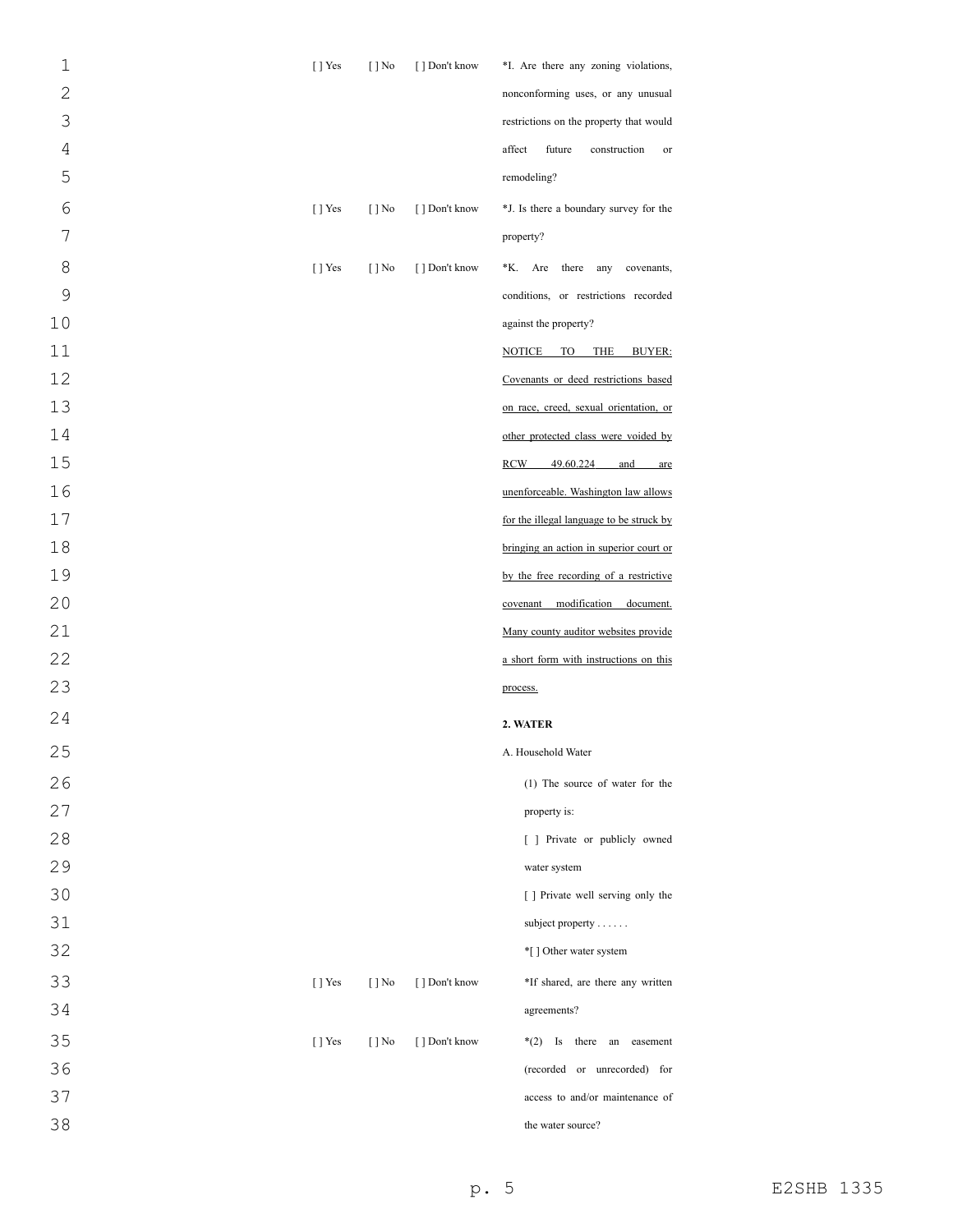| $1\,$          | $[$ ] Yes      | $[ ]$ No | [ ] Don't know | $*(3)$ Are there any problems or    |
|----------------|----------------|----------|----------------|-------------------------------------|
| $\overline{2}$ |                |          |                | repairs needed?                     |
| 3              | $[$ ] Yes      | $[ ]$ No | [ ] Don't know | (4) During your ownership, has      |
| $\sqrt{4}$     |                |          |                | the source provided an adequate     |
| 5              |                |          |                | year-round supply of potable        |
| $\sqrt{6}$     |                |          |                | water? If no, please explain.       |
| 7              | $\lceil$   Yes | $[ ]$ No | [] Don't know  | $*(5)$ Are<br>there any<br>water    |
| 8              |                |          |                | for<br>treatment<br>systems<br>the  |
| 9              |                |          |                | property? If yes,<br>they<br>are    |
| 10             |                |          |                | [] Leased [] Owned                  |
| 11             | $[$ ] Yes      | $[ ]$ No | [ ] Don't know | *(6) Are there any water rights     |
| 12             |                |          |                | for the property associated with    |
| 13             |                |          |                | its domestic water supply, such as  |
| 14             |                |          |                | a water right permit, certificate,  |
| 15             |                |          |                | or claim?                           |
| 16             | $[$ ] Yes      | $[ ]$ No | [ ] Don't know | (a) If yes, has the water right     |
| 17             |                |          |                | permit, certificate, or claim been  |
| $18$           |                |          |                | transferred,<br>assigned,<br>or     |
| 19             |                |          |                | changed?                            |
| 20             |                |          |                | *(b) If yes, has all or any portion |
| 21             |                |          |                | of the water right not been used    |
| 22             |                |          |                | for five or more successive         |
| 23             |                |          |                | years?                              |
| 24             | $[$ T Yes      | $[ ]$ No | [ ] Don't know | $*(7)$ Are there any defects in the |
| 25             |                |          |                | operation of the water system       |
| 26             |                |          |                | (e.g. pipes, tank, pump, etc.)?     |
| 27             |                |          |                | <b>B.</b> Irrigation Water          |
| 28             | $[$ ] Yes      | $[ ]$ No | [ ] Don't know | (1) Are there any irrigation water  |
| 29             |                |          |                | rights for the property, such as a  |
| 30             |                |          |                | water right permit, certificate, or |
| 31             |                |          |                | claim?                              |
| 32             | $[$ T Yes      | $[ ]$ No | [ ] Don't know | *(a) If yes, has all or any portion |
| 33             |                |          |                | of the water right not been used    |
| 34             |                |          |                | for five or more successive         |
| 35             |                |          |                | years?                              |
| 36             | $[$ ] Yes      | $[ ]$ No | [ ] Don't know | *(b) If so, is the certificate      |
| 37             |                |          |                | available? (If yes, please attach a |
| 38             |                |          |                | copy.)                              |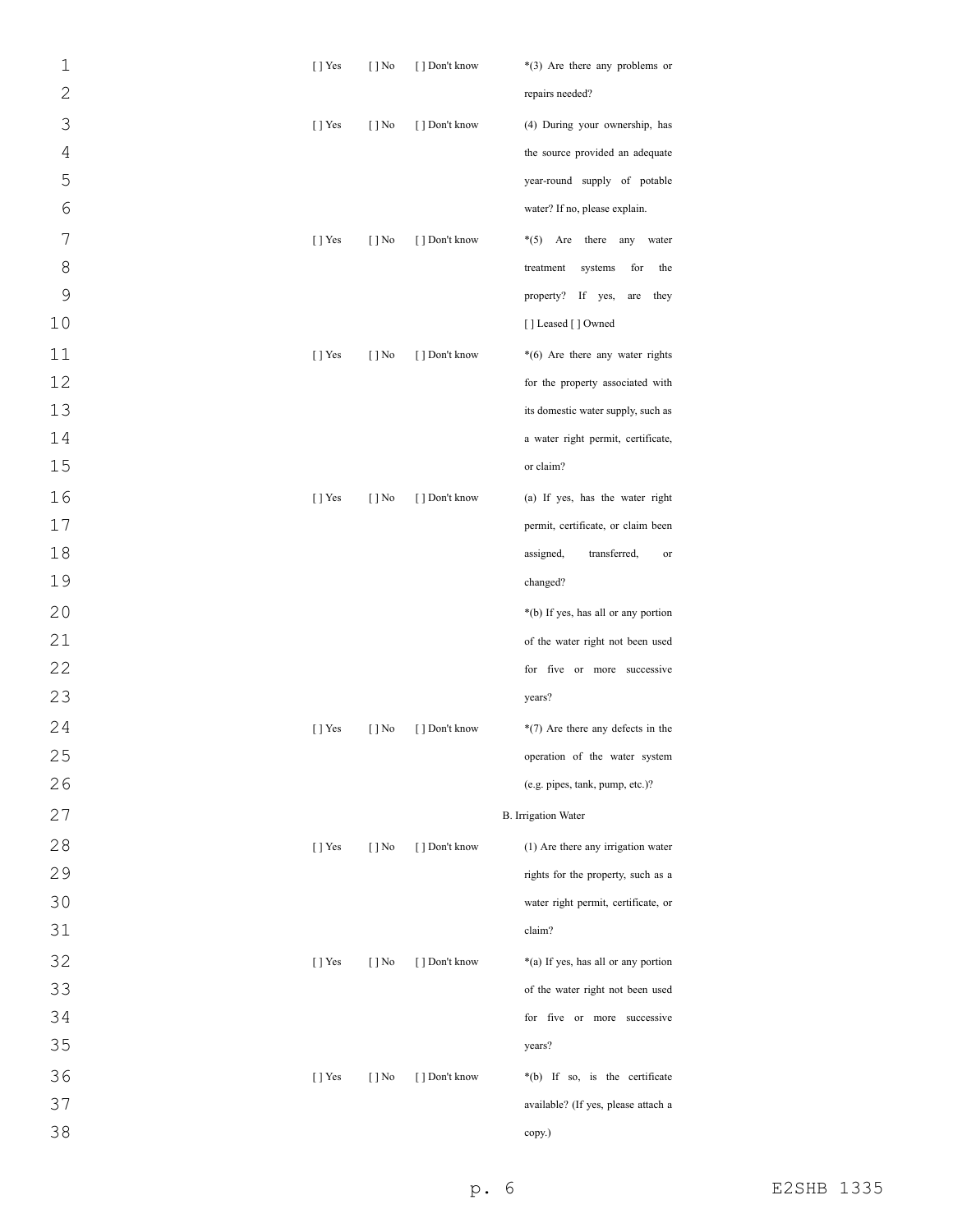| $\mathbf 1$    | $[ ]$ Yes      | $[ ]$ No                 | [ ] Don't know | *(c) If so, has the water right                                                 |
|----------------|----------------|--------------------------|----------------|---------------------------------------------------------------------------------|
| $\overline{2}$ |                |                          |                | permit, certificate, or claim been                                              |
| 3              |                |                          |                | assigned,<br>transferred,<br>or                                                 |
| $\overline{4}$ |                |                          |                | changed?                                                                        |
| 5              | $[ ]$ Yes      | $[ ]$ No                 | [ ] Don't know | *(2) Does the property receive                                                  |
| 6              |                |                          |                | irrigation water from a ditch                                                   |
| 7              |                |                          |                | company, irrigation district, or                                                |
| 8              |                |                          |                | other entity? If so, please identify                                            |
| $\mathsf 9$    |                |                          |                | the entity that supplies water to                                               |
| 10             |                |                          |                | the property:                                                                   |
| 11             |                |                          |                | C. Outdoor Sprinkler System                                                     |
| 12             | $[ ]$ Yes      | $[ ]$ No                 | [ ] Don't know | (1) Is there an outdoor sprinkler                                               |
| 13             |                |                          |                | system for the property?                                                        |
| 14             | [] Yes         | $[ ]$ No                 | [ ] Don't know | *(2) If yes, are there any defects                                              |
| 15             |                |                          |                | in the system?                                                                  |
| 16             | [] Yes         | $[ ]$ No                 | [ ] Don't know | *(3) If yes, is the sprinkler                                                   |
| 17             |                |                          |                | system connected to irrigation                                                  |
| 18             |                |                          |                | water?                                                                          |
| 19             |                |                          |                | <b>SEWER/ON-SITE</b><br><b>SEWAGE</b><br>3.                                     |
|                |                |                          |                |                                                                                 |
| 20             |                |                          |                |                                                                                 |
|                |                |                          |                | <b>SYSTEM</b>                                                                   |
| 21             |                |                          |                | A. The property is served by:                                                   |
| 22             |                |                          |                | [] Public sewer system,                                                         |
| 23             |                |                          |                | [ ] On-site sewage system (including                                            |
| 24             |                |                          |                | pipes, tanks, drainfields, and all other<br>component parts)                    |
| 25             |                |                          |                | [ ] Other disposal system, please                                               |
| 26             |                |                          |                | describe:                                                                       |
| 27             |                |                          |                |                                                                                 |
| 28             | $\lceil$   Yes | $\lceil \cdot \rceil$ No | [ ] Don't know | B. If public sewer system service is<br>available to the property, is the house |
| 29             |                |                          |                | connected to the sewer main? If no,                                             |
| 30<br>31       |                |                          |                | please explain.                                                                 |
|                |                |                          |                |                                                                                 |
| 32<br>33       | [] Yes         | $\lceil \cdot \rceil$ No | [ ] Don't know | *C. Is the property subject to any<br>sewage system fees or charges in          |
| 34             |                |                          |                | addition to those covered in your                                               |
| 35             |                |                          |                | regularly billed sewer or on-site                                               |
| 36             |                |                          |                | sewage system maintenance service?                                              |
|                |                |                          |                | D. If the property is connected to an                                           |
| 37<br>38       |                |                          |                | on-site sewage system:                                                          |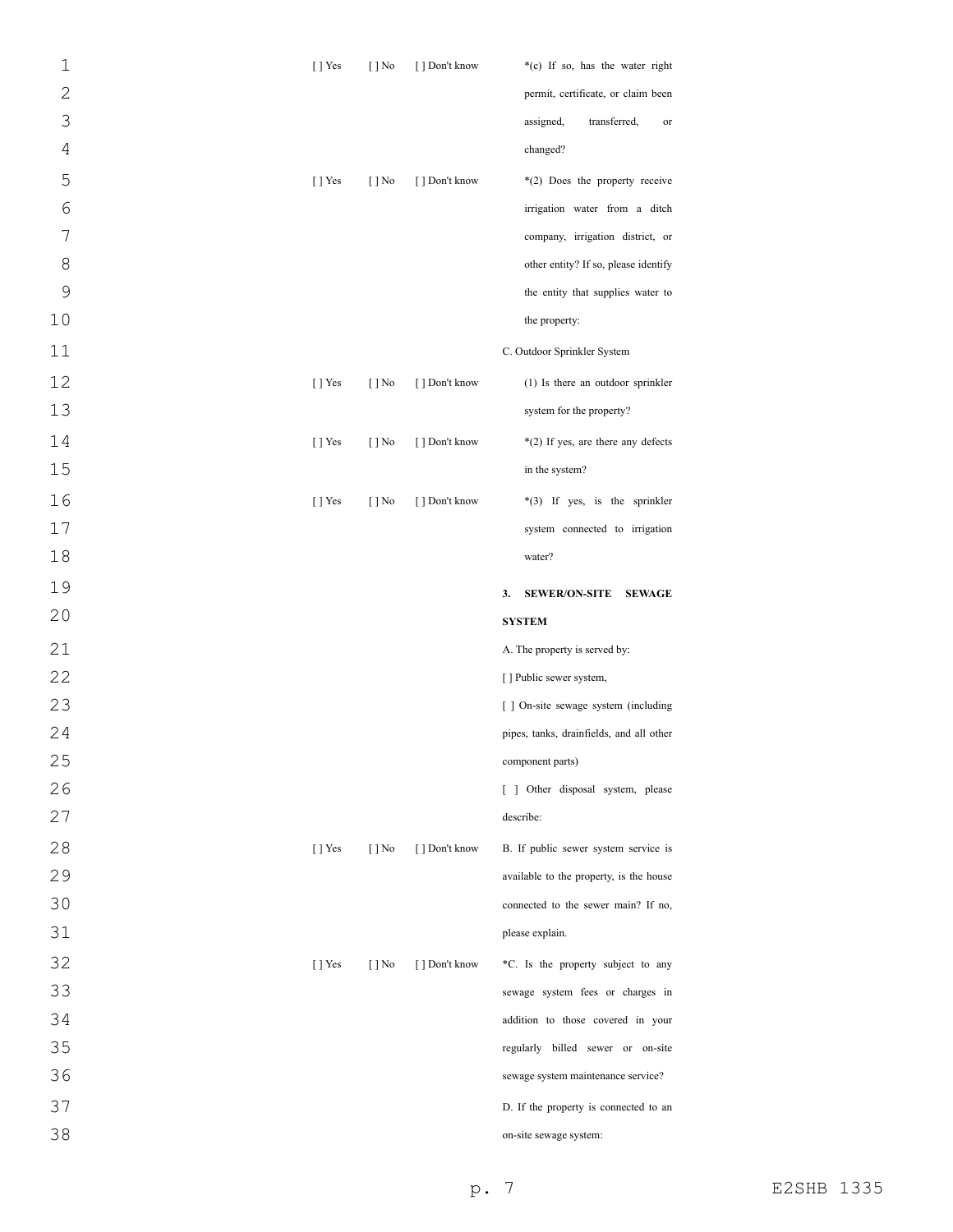| 1              | $[$ T Yes      | $[ ]$ No | [ ] Don't know               | *(1) Was a permit issued for its                        |
|----------------|----------------|----------|------------------------------|---------------------------------------------------------|
| $\overline{c}$ |                |          |                              | construction, and was it approved                       |
| 3              |                |          |                              | by the local health department or                       |
| 4              |                |          |                              | district<br>following<br>its                            |
| 5              |                |          |                              | construction?                                           |
| 6              |                |          |                              | (2) When was it last pumped?                            |
| 7              |                |          |                              |                                                         |
| 8              | $[$ T Yes      | $[ ]$ No | [] Don't know                | $*(3)$ Are there any defects in the                     |
| 9              |                |          |                              | operation of the on-site sewage                         |
| 10             |                |          |                              | system?                                                 |
| 11             |                |          | [] Don't know                | (4) When was it last inspected?                         |
| 12             |                |          |                              |                                                         |
| 13             |                |          |                              | By whom: $\dots \dots \dots \dots \dots \dots$          |
| 14             |                |          | [ ] Don't know               | (5) For how many bedrooms was                           |
| 15             |                |          |                              | the<br>on-site<br>sewage<br>system                      |
| 16             |                |          |                              | approved?                                               |
| 17             |                |          |                              | . bedrooms                                              |
| 18             | $[$ T Yes      | $[ ]$ No | [] Don't know                | E. Are all plumbing fixtures, including                 |
| 19             |                |          |                              | laundry drain, connected to the                         |
| 20             |                |          |                              | sewer/on-site sewage system? If no,                     |
| 21             |                |          |                              | please explain:                                         |
| 22             | $[$ T Yes      | $[ ]$ No | [ ] Don't know               | *F. Have there been any changes or                      |
| 23             |                |          |                              | repairs to the on-site sewage system?                   |
| 24             | [ ] Yes        | $[$ ] No | $\left[\ \right]$ Don't know | G. Is the on-site sewage system,                        |
| 25             |                |          |                              | including the drainfield, located                       |
| 26             |                |          |                              | entirely within the boundaries of the                   |
| 27             |                |          |                              | property? If no, please explain.                        |
| 28             |                |          |                              |                                                         |
| 29             | $\lceil$   Yes | $[$   No | [ ] Don't know               | *H. Does the on-site sewage system                      |
| 30             |                |          |                              | require monitoring and maintenance                      |
| 31             |                |          |                              | services more frequently than once a                    |
| 32             |                |          |                              | year?                                                   |
| 33             |                |          |                              |                                                         |
| 34             |                |          |                              | NOTICE: IF THIS RESIDENTIAL REAL PROPERTY DISCLOSURE    |
| 35             |                |          |                              | STATEMENT IS BEING COMPLETED FOR NEW CONSTRUCTION WHICH |
| 36             |                |          |                              | HAS NEVER BEEN OCCUPIED, THE SELLER IS NOT REQUIRED TO  |
| 37             |                |          |                              | COMPLETE THE QUESTIONS LISTED IN ITEM 4. STRUCTURAL OR  |
| 38             |                |          | ITEM 5. SYSTEMS AND FIXTURES |                                                         |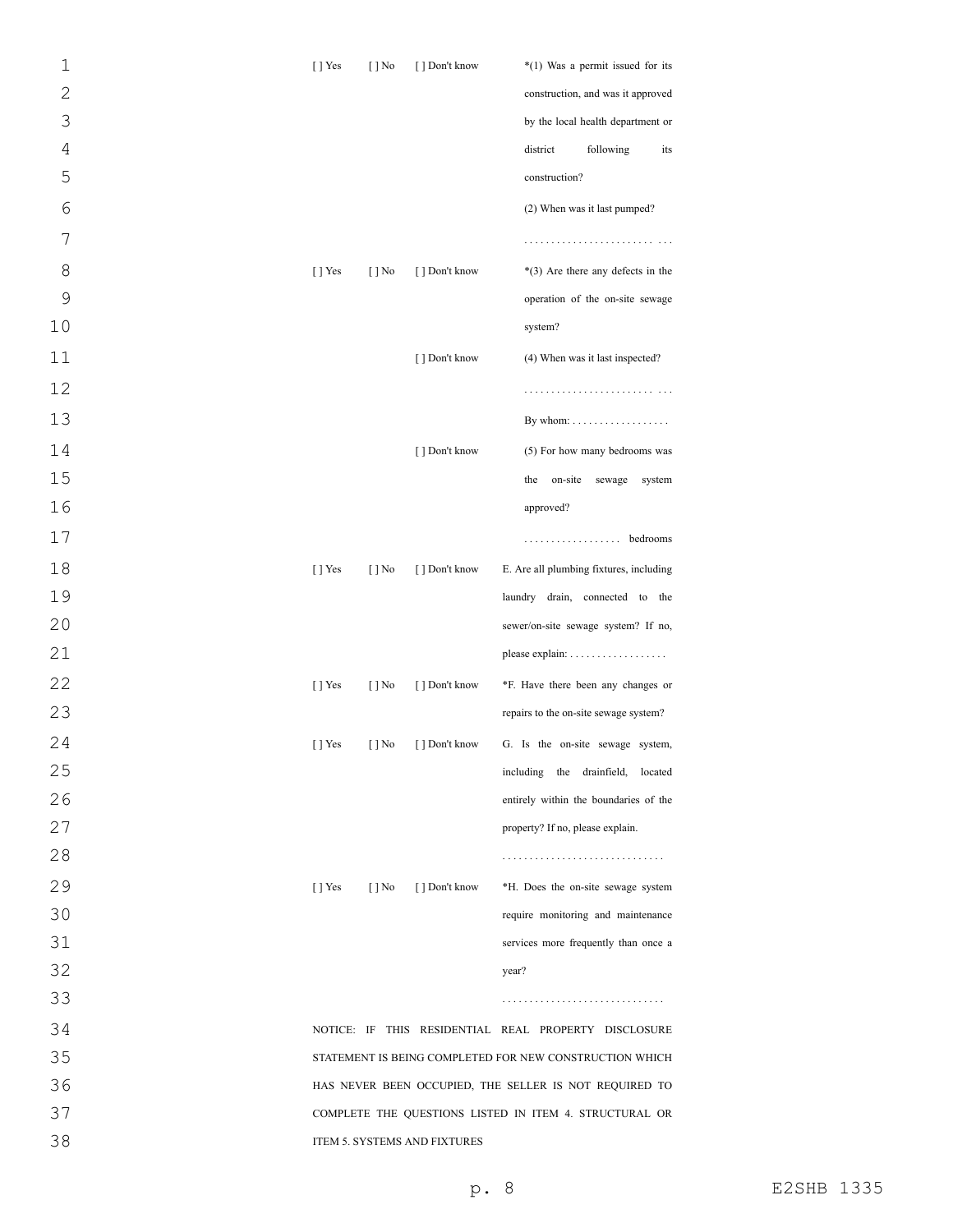| 1              |           |                          |                |                     | <b>4. STRUCTURAL</b>           |                                                        |
|----------------|-----------|--------------------------|----------------|---------------------|--------------------------------|--------------------------------------------------------|
| $\mathbf{2}$   | $[$ T Yes | $\lceil \cdot \rceil$ No | [ ] Don't know |                     |                                | *A. Has the roof leaked within the last                |
| 3              |           |                          |                |                     | five years?                    |                                                        |
| $\overline{4}$ | [] Yes    | $[ ]$ No                 | [ ] Don't know |                     |                                | *B. Has the basement flooded or                        |
| 5              |           |                          |                |                     | leaked?                        |                                                        |
| 6              | $[$ ] Yes | $[ ]$ No                 | [ ] Don't know |                     |                                | *C. Have there been any conversions,                   |
| 7              |           |                          |                |                     | additions, or remodeling?      |                                                        |
| 8              | [] Yes    | $[ ]$ No                 | [ ] Don't know |                     |                                | *(1) If yes, were all building                         |
| 9              |           |                          |                |                     | permits obtained?              |                                                        |
| 10             | [] Yes    | $[ ]$ No                 | [ ] Don't know |                     |                                | *(2) If yes, were all final                            |
| 11             |           |                          |                |                     | inspections obtained?          |                                                        |
| 12             | $[$ T Yes | $[ ]$ No                 | [ ] Don't know |                     |                                | D. Do you know the age of the house?                   |
| 13             |           |                          |                |                     |                                | If yes, year of original construction:                 |
| 14             | $[ ]$ Yes | $[ ]$ No                 | [ ] Don't know |                     |                                | *E. Has there been any settling,                       |
| 15             |           |                          |                |                     |                                | slippage, or sliding of the property or                |
| 16             |           |                          |                |                     | its improvements?              |                                                        |
| 17             | [] Yes    | $[ ]$ No                 | [ ] Don't know |                     |                                | *F. Are there any defects with the                     |
| 18             |           |                          |                |                     |                                | following: (If yes, please check                       |
| 19             |           |                          |                |                     | applicable items and explain.) |                                                        |
| 20             |           | $\Box$ Foundations       |                | $\Box$ Decks        |                                | □ Exterior Walls                                       |
| 21             |           | $\Box$ Chimneys          |                | □ Interior Walls    |                                | $\Box$ Fire Alarm                                      |
| 22             |           | $\Box$ Doors             |                | $\Box$ Windows      |                                | $\Box$ Patio                                           |
| 23             |           | $\Box$ Ceilings          |                | $\Box$ Slab Floors  |                                | $\Box$ Driveways                                       |
| 24             |           | $\Box$ Pools             |                | $\Box$ Hot Tub      |                                | $\Box$ Sauna                                           |
| 25             |           | $\Box$ Sidewalks         |                | $\Box$ Outbuildings |                                | $\Box$ Fireplaces                                      |
| 26             |           | □ Garage Floors          |                | $\Box$ Walkways     |                                | $\Box$ Siding                                          |
| 27             |           | $\Box$ Other             |                | $\Box$ Woodstoves   |                                | $\Box$ Elevators                                       |
| 28             |           | □ Incline Elevators      |                | □ Stairway Chair    |                                | □ Wheelchair Lifts                                     |
| 29             |           |                          |                | Lifts               |                                |                                                        |
| 30             | $[ ]$ Yes | $[ ]$ No                 | [ ] Don't know |                     |                                | *G. Was a structural pest or "whole                    |
| 31             |           |                          |                |                     |                                | house" inspection done? If yes, when                   |
| 32             |           |                          |                |                     |                                | and by whom was the inspection                         |
| 33             |           |                          |                |                     |                                | $completed? \ldots \ldots \ldots \ldots \ldots \ldots$ |
| 34             | $[ ]$ Yes | $[ ]$ No                 | [ ] Don't know |                     |                                | H. During your ownership, has the                      |
| 35             |           |                          |                |                     |                                | property had any wood destroying                       |
| 36             |           |                          |                |                     | organism or pest infestation?  |                                                        |
| 37             | $[$ T Yes | $[ ]$ No                 | [ ] Don't know |                     | I. Is the attic insulated?     |                                                        |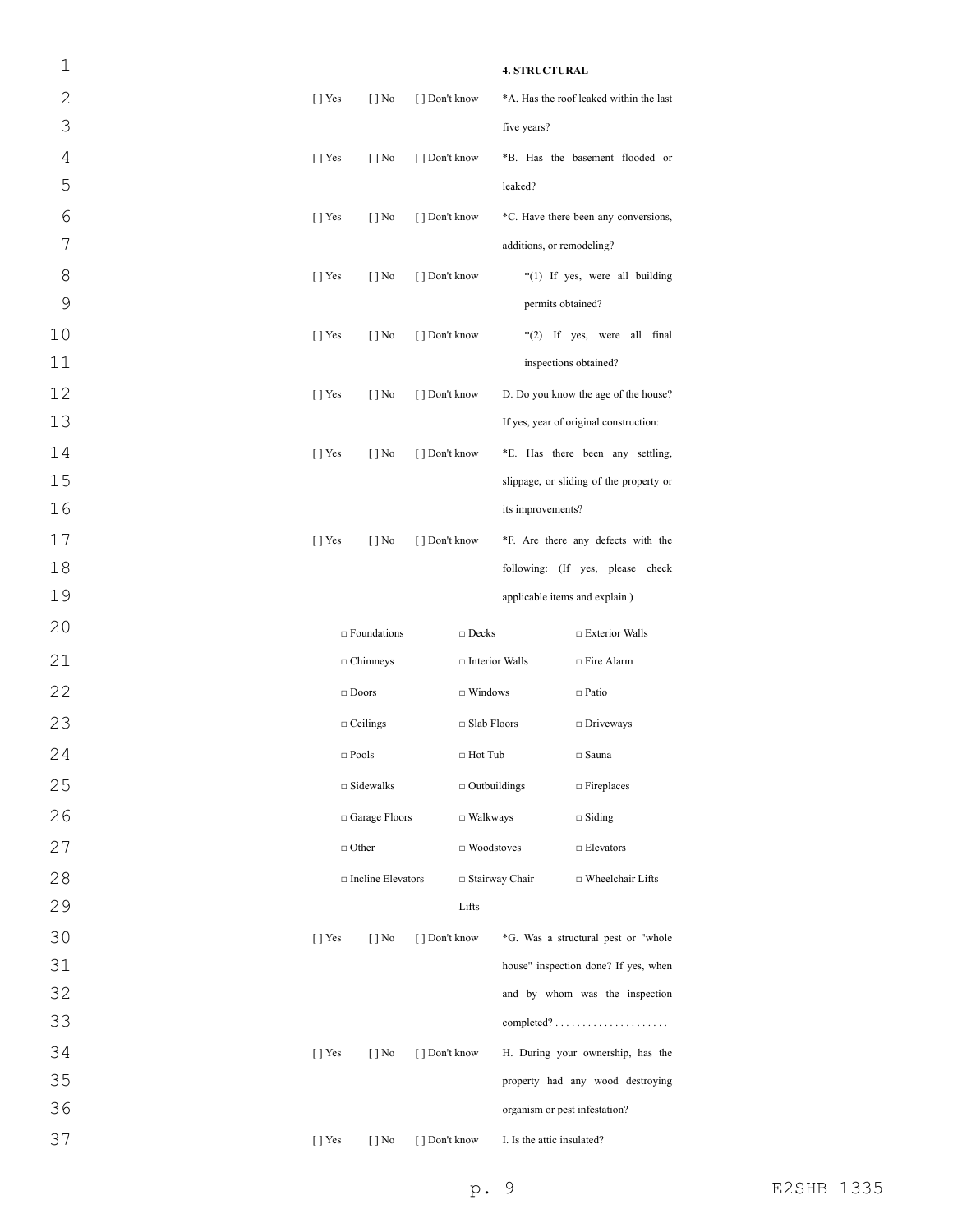| $1\,$        | $[ ]$ Yes                 | $\lceil \cdot \rceil$ No | [ ] Don't know | J. Is the basement insulated?            |
|--------------|---------------------------|--------------------------|----------------|------------------------------------------|
| $\mathbf{2}$ |                           |                          |                | <b>5. SYSTEMS AND FIXTURES</b>           |
| 3            |                           |                          |                | *A. If any of the following systems or   |
| $\sqrt{4}$   |                           |                          |                | fixtures are included with the transfer, |
| 5            |                           |                          |                | are there any defects? If yes, please    |
| 6            |                           |                          |                | explain.                                 |
| 7            | [] Yes                    | $[$ ] No                 | [ ] Don't know | Electrical<br>system,<br>including       |
| 8            |                           |                          |                | wiring, switches, outlets, and           |
| 9            |                           |                          |                | service                                  |
| 10           | $[ ]$ Yes                 | $[ ]$ No                 | [ ] Don't know | Plumbing<br>system,<br>including         |
| 11           |                           |                          |                | pipes, faucets, fixtures,<br>and         |
| 12           |                           |                          |                | toilets                                  |
| 13           | $[ ]$ Yes                 | $[ ]$ No                 | [ ] Don't know | Hot water tank                           |
| 14           | $\lceil \cdot \rceil$ Yes | $[$ ] No                 | [ ] Don't know | Garbage disposal                         |
| 15           | $[ ]$ Yes                 | $[ ]$ No                 | [ ] Don't know | Appliances                               |
| 16           | $[$ T Yes                 | $[ ]$ No                 | [ ] Don't know | Sump pump                                |
| 17           | $[$ T Yes                 | $[$ ] No                 | [ ] Don't know | Heating and cooling systems              |
| 18           | $[ ]$ Yes                 | $[ ]$ No                 | [ ] Don't know | Security system                          |
| 19           |                           |                          |                | [] Owned [] Leased                       |
| 20           |                           |                          |                |                                          |
| 21           |                           |                          |                | *B. If any of the following fixtures or  |
| 22           |                           |                          |                | property is included with the transfer,  |
| 23           |                           |                          |                | are they leased? (If yes, please attach  |
| 24           |                           |                          |                | copy of lease.)                          |
| 25           | $[ ]$ Yes                 | $[ ]$ No                 | [ ] Don't know | Security system                          |
| 26           | [ ] Yes                   | $[ ]$ No                 | [ ] Don't know | Tanks (type): $\dots$ .                  |
| 27           | [] Yes                    | $[ ]$ No                 | [] Don't know  | Satellite dish                           |
| 28           |                           |                          |                | Other: $\dots$                           |
| 29           |                           |                          |                | *C. Are any of the following kinds of    |
| 30           |                           |                          |                | wood burning appliances present at       |
| 31           |                           |                          |                | the property?                            |
| 32           | [] Yes                    | $[ ]$ No                 | [ ] Don't know | (1) Woodstove?                           |
| 33           | $[$ T Yes                 | $[$ ] No                 | [ ] Don't know | (2) Fireplace insert?                    |
| 34           | [] Yes                    | $[ ]$ No                 | [ ] Don't know | (3) Pellet stove?                        |
| 35           | [ ] Yes                   | $[ ]$ No                 | [ ] Don't know | (4) Fireplace?                           |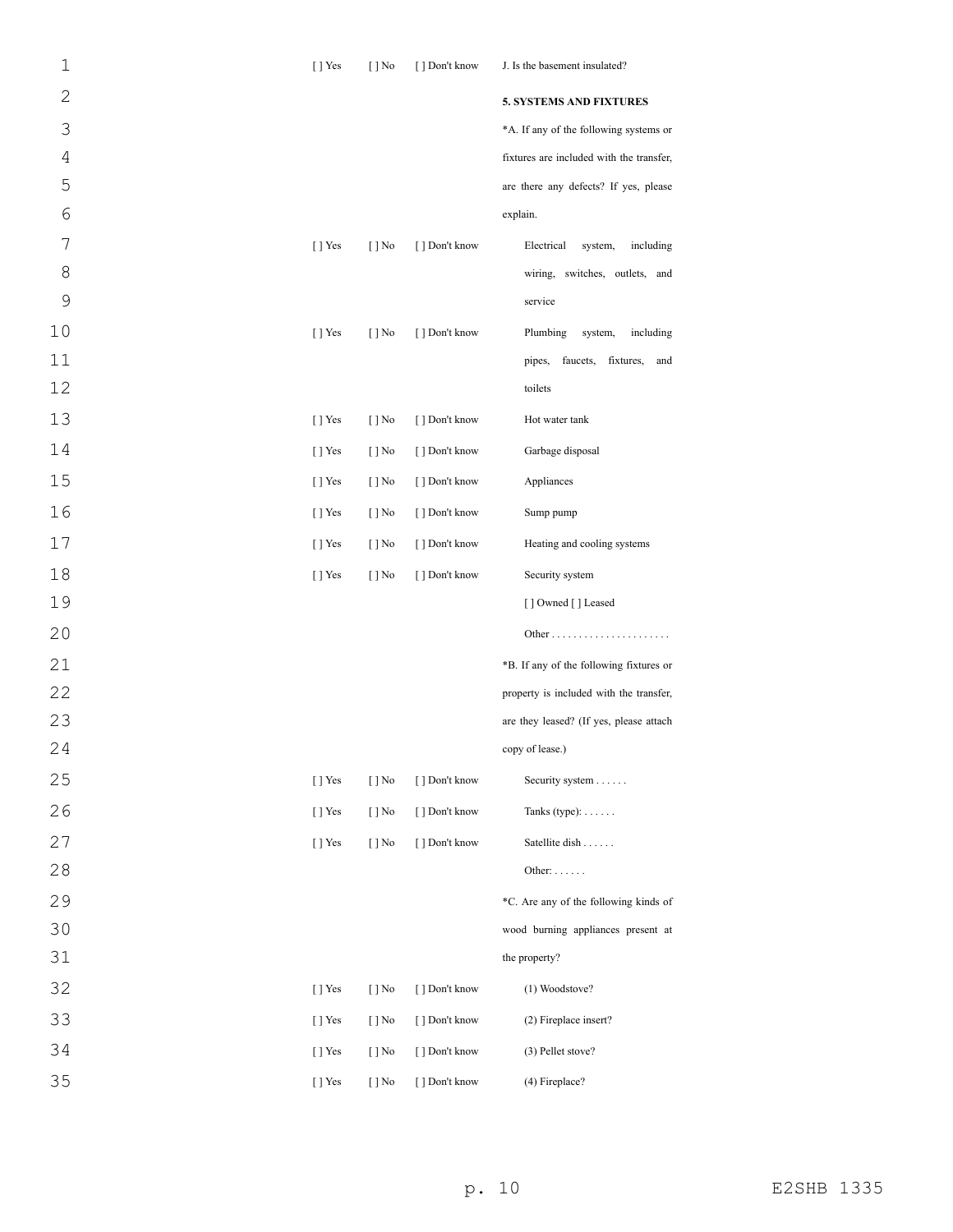| $\mathbf 1$    | $[ ]$ Yes                 | $[ ]$ No                 | [ ] Don't know | If yes, are all of the (1)                   |
|----------------|---------------------------|--------------------------|----------------|----------------------------------------------|
| $\overline{2}$ |                           |                          |                | woodstoves or (2) fireplace                  |
| 3              |                           |                          |                | inserts certified by the U.S.                |
| $\sqrt{4}$     |                           |                          |                | Environmental<br>Protection                  |
| 5              |                           |                          |                | Agency<br>clean<br>burning<br>as             |
| 6              |                           |                          |                | appliances to improve air quality            |
| 7              |                           |                          |                | and public health?                           |
| 8              | $[$ ] Yes                 | $[ ]$ No                 | [ ] Don't know | D. Is the property located within a          |
| 9              |                           |                          |                | city, county, or district or within a        |
| 10             |                           |                          |                | department of natural resources fire         |
| 11             |                           |                          |                | protection zone that provides fire           |
| 12             |                           |                          |                | protection services?                         |
| 13             | $[$ T Yes                 | $\lceil \cdot \rceil$ No | [] Don't know  | E. Is the property equipped with             |
| 14             |                           |                          |                | carbon monoxide alarms?                      |
| 15             |                           |                          |                | (Note: Pursuant to RCW 19.27.530,            |
| 16             |                           |                          |                | seller must equip the residence with         |
| 17             |                           |                          |                | carbon monoxide alarms as required           |
| 18             |                           |                          |                | by the state building code.)                 |
| 19             | $[$ T Yes                 | $[$ ] No                 | [ ] Don't know | F. Is the property equipped with             |
| 20             |                           |                          |                | smoke detection devices?                     |
| 21             |                           |                          |                | (Note: Pursuant to RCW 43.44.110, if         |
| 22             |                           |                          |                | the property is not equipped with at         |
| 23             |                           |                          |                | least one smoke detection device, at         |
| 24             |                           |                          |                | least one must be provided by the            |
| 25             |                           |                          |                | seller.)                                     |
| 26             |                           |                          |                | <b>6. HOMEOWNERS'</b>                        |
| 27             |                           |                          |                | <b>ASSOCIATION/COMMON</b>                    |
| 28             |                           |                          |                | <b>INTERESTS</b>                             |
| 29             | $\lceil \cdot \rceil$ Yes | $\lceil \cdot \rceil$ No | [ ] Don't know | Is<br>there<br>$\rm{a}$<br>Homeowners'<br>А. |
| 30             |                           |                          |                | Association? Name of Association and         |
| 31             |                           |                          |                | contact information for an officer,          |
| 32             |                           |                          |                | director, employee, or other authorized      |
| 33             |                           |                          |                | agent, if any, who may provide the           |
| 34             |                           |                          |                | association's<br>financial<br>statements,    |
| 35             |                           |                          |                | minutes, bylaws, fining policy, and          |
| 36             |                           |                          |                | other information that is not publicly       |
| 37             |                           |                          |                | available:                                   |
| 38             | $[$ ] Yes                 | $\lceil \cdot \rceil$ No | [ ] Don't know | there regular<br>periodic<br>В.<br>Are       |
| 39             |                           |                          |                | assessments:                                 |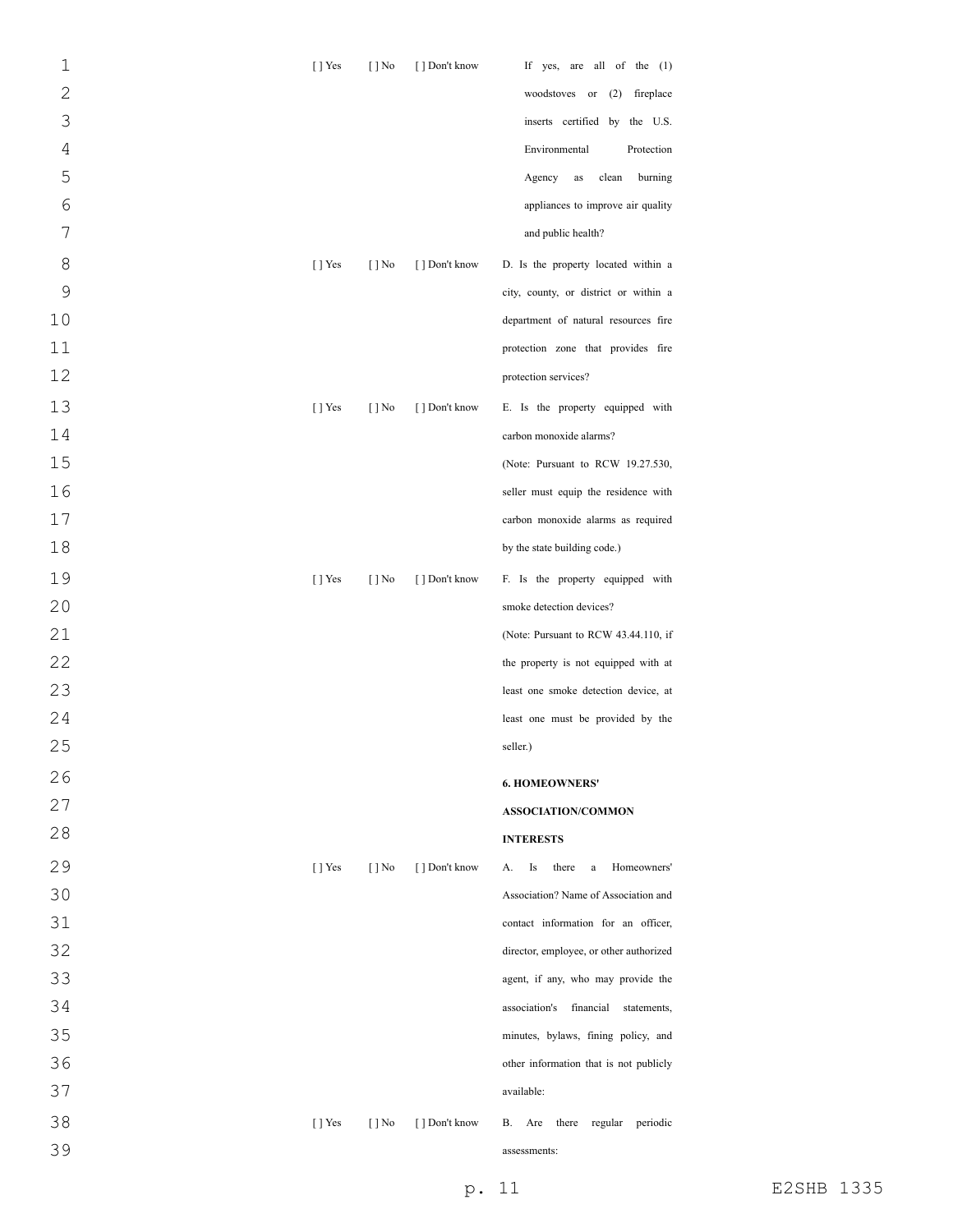| $\mathbf{1}$   |                |                          |                | \$ per [ ] Month [ ] Year                |
|----------------|----------------|--------------------------|----------------|------------------------------------------|
| $\mathbf{2}$   |                |                          |                |                                          |
| 3              | $[$ ] Yes      | $\lceil \cdot \rceil$ No | [ ] Don't know | *C. Are there any pending special        |
| $\overline{4}$ |                |                          |                | assessments?                             |
| 5              | $[$ T Yes      | $\lceil \cdot \rceil$ No | [ ] Don't know | *D. Are there any shared "common         |
| 6              |                |                          |                | areas" or any joint maintenance          |
| $\overline{7}$ |                |                          |                | agreements (facilities such as walls,    |
| 8              |                |                          |                | fences, landscaping, pools, tennis       |
| 9              |                |                          |                | courts, walkways, or other areas co-     |
| 10             |                |                          |                | owned in undivided interest with         |
| 11             |                |                          |                | others)?                                 |
| 12             |                |                          |                | 7. ENVIRONMENTAL                         |
| 13             | $\lceil$   Yes | $\lceil \cdot \rceil$ No | [ ] Don't know | *A. Have there been any flooding,        |
| 14             |                |                          |                | standing water, or drainage problems     |
| 15             |                |                          |                | on the property that affect the property |
| 16             |                |                          |                | or access to the property?               |
| 17             | $[$ T Yes      | $[ ]$ No                 | [ ] Don't know | *B. Does any part of the property        |
| $18\,$         |                |                          |                | contain fill dirt, waste, or other fill  |
| 19             |                |                          |                | material?                                |
| 20             | $[$ T Yes      | $\lceil \cdot \rceil$ No | [ ] Don't know | *C. Is there any material damage to      |
| 21             |                |                          |                | the property from fire, wind, floods,    |
| 22             |                |                          |                | beach<br>movements,<br>earthquake,       |
| 23             |                |                          |                | expansive soils, or landslides?          |
| 24             | $[$ T Yes      | $[ ]$ No                 | [ ] Don't know | D. Are there any shorelines, wetlands,   |
| 25             |                |                          |                | floodplains, or critical areas on the    |
| 26             |                |                          |                | property?                                |
| 27             | $[$ T Yes      | $[ ]$ No                 | [ ] Don't know | *E. Are there any<br>substances,         |
| 28             |                |                          |                | materials, or products in or on the      |
| 29             |                |                          |                | property that may be environmental       |
| 30             |                |                          |                | such<br>asbestos,<br>concerns,<br>as     |
| 31             |                |                          |                | formaldehyde, radon gas, lead-based      |
| 32             |                |                          |                | paint, fuel or chemical storage tanks,   |
| 33             |                |                          |                | or contaminated soil or water?           |
| 34             | $[$ T Yes      | $\lceil \cdot \rceil$ No | [ ] Don't know | *F. Has the property been used for       |
| 35             |                |                          |                | commercial or industrial purposes?       |
| 36             | $[$ T Yes      | $[ ]$ No                 | [ ] Don't know | *G. Is there any soil or groundwater     |
| 37             |                |                          |                | contamination?                           |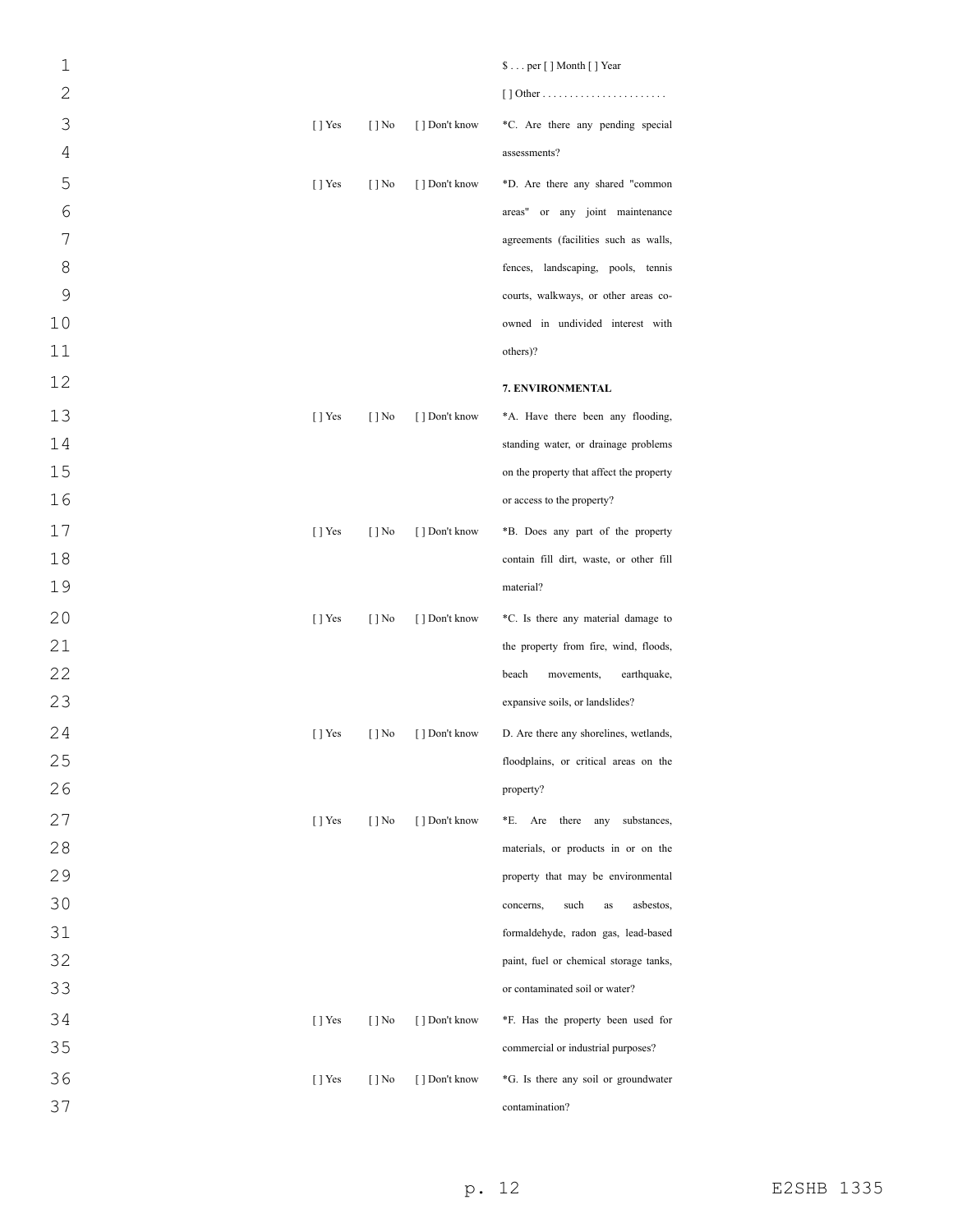| $\mathbf{1}$   | $[ ]$ Yes      | $\lceil \cdot \rceil$ No | [ ] Don't know | *H. Are there transmission poles or           |
|----------------|----------------|--------------------------|----------------|-----------------------------------------------|
| $\overline{2}$ |                |                          |                | other electrical utility equipment            |
| 3              |                |                          |                | installed, maintained, or buried on the       |
| $\overline{4}$ |                |                          |                | property that do not provide utility          |
| 5              |                |                          |                | service to the structures on the              |
| 6              |                |                          |                | property?                                     |
| 7              | $[$ T Yes      | $[ ]$ No                 | [] Don't know  | *I. Has the property been used as a           |
| 8              |                |                          |                | legal or illegal dumping site?                |
| 9              | $[$ T Yes      | $[ ]$ No                 | [] Don't know  | *J. Has the property been used as an          |
| 10             |                |                          |                | illegal drug manufacturing site?              |
| 11             | $[$ T Yes      | $[ ]$ No                 | [ ] Don't know | *K. Are there any radio towers in the         |
| 12             |                |                          |                | area that cause interference with             |
| 13             |                |                          |                | cellular telephone reception?                 |
| 14             |                |                          |                | 8.<br><b>MANUFACTURED</b><br><b>AND</b>       |
| 15             |                |                          |                | <b>MOBILE HOMES</b>                           |
| 16             |                |                          |                | If<br>the<br>property<br>includes<br>$\rm{a}$ |
| 17             |                |                          |                | manufactured or mobile home,                  |
| 18             | $[$ T Yes      | $\lceil \cdot \rceil$ No | [ ] Don't know | *A. Did you make any alterations to           |
| 19             |                |                          |                | the home? If yes, please describe the         |
| 20             |                |                          |                | alterations:                                  |
| 21             | $[$ T Yes      | $[ ]$ No                 | [ ] Don't know | *B. Did any previous owner make any           |
| 22             |                |                          |                | alterations to the home?                      |
| 23             | $\lceil$   Yes | $[ ]$ No                 | [ ] Don't know | *C. If alterations were made, were            |
| 24             |                |                          |                | variances<br>these<br>permits<br>or<br>for    |
| 25             |                |                          |                | alterations obtained?                         |
| 26             |                |                          |                | 9.<br><b>FULL</b><br><b>DISCLOSURE</b><br>BY  |
| 27             |                |                          |                | <b>SELLERS</b>                                |
| 28             |                |                          |                | A. Other conditions or defects:               |
| 29             | [] Yes         | $\lceil \cdot \rceil$ No | [ ] Don't know | *Are there any other existing material        |
| 30             |                |                          |                | defects affecting the property that a         |
| 31             |                |                          |                | prospective buyer should know about?          |
| 32             |                |                          |                | B. Verification:                              |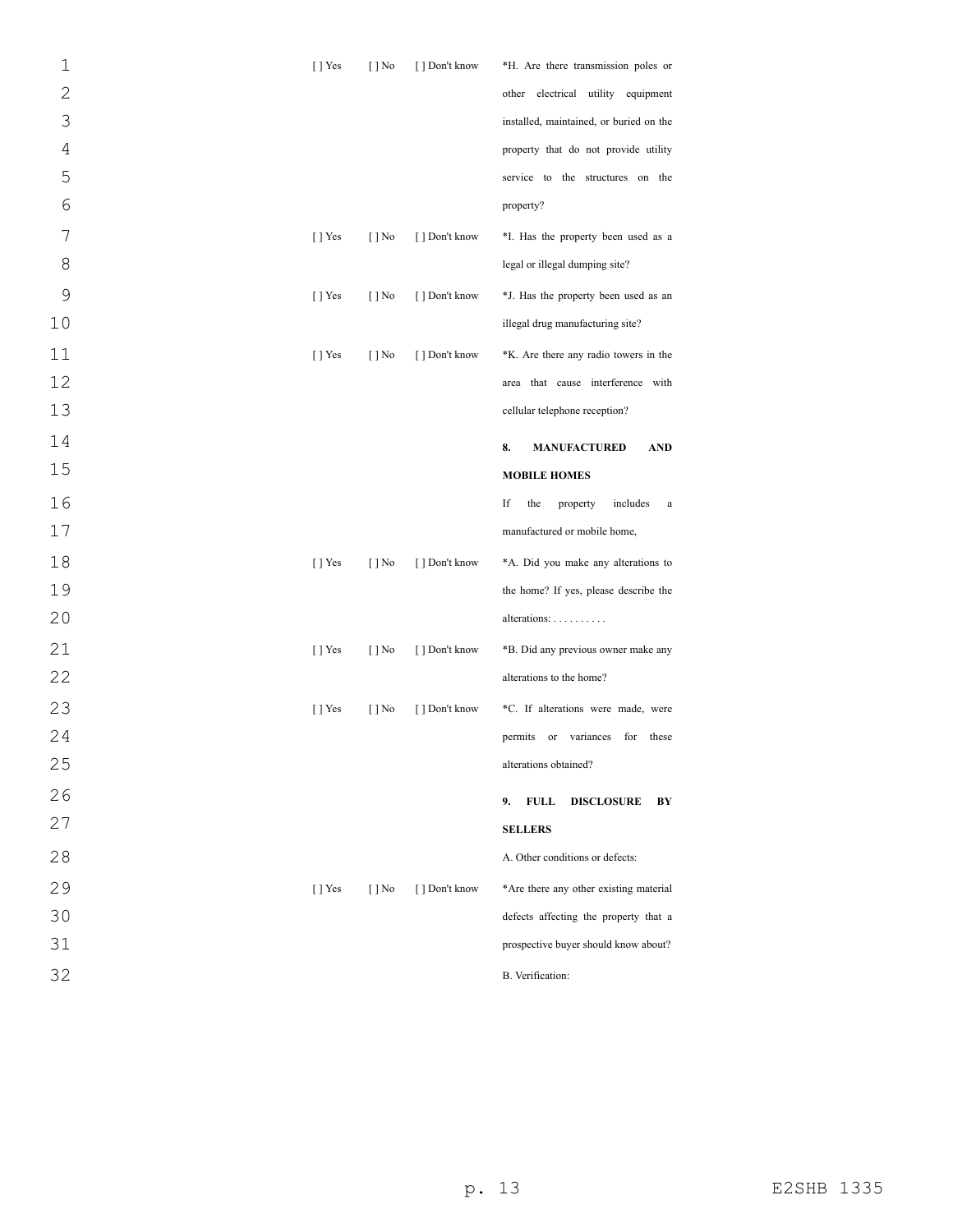| 2<br>3<br>4<br>5<br>6<br>7<br>8<br>9<br>10<br>property.<br>11<br>$DATE$<br>$SELLER$<br>12<br>NOTICE TO THE BUYER<br>13<br>INFORMATION REGARDING REGISTERED SEX OFFENDERS MAY<br>14<br>15<br>16<br>17<br>OF REGISTERED SEX OFFENDERS.<br>18<br><b>II. BUYER'S ACKNOWLEDGMENT</b><br>19<br>А.<br>20<br>21<br>22<br>attention and observation.<br>23<br><b>B.</b><br>24<br>25<br>and not by any real estate licensee or other party.<br>26<br>C.<br>27<br>28<br>29<br>30<br>D.<br>31<br>32<br>and Seller.<br>33<br>Е.<br>34<br>35<br>36 | 1 | The foregoing answers and attached                           |
|--------------------------------------------------------------------------------------------------------------------------------------------------------------------------------------------------------------------------------------------------------------------------------------------------------------------------------------------------------------------------------------------------------------------------------------------------------------------------------------------------------------------------------------|---|--------------------------------------------------------------|
|                                                                                                                                                                                                                                                                                                                                                                                                                                                                                                                                      |   | explanations (if any) are complete and                       |
|                                                                                                                                                                                                                                                                                                                                                                                                                                                                                                                                      |   | correct to the best of my/our                                |
|                                                                                                                                                                                                                                                                                                                                                                                                                                                                                                                                      |   | knowledge and I/we have received a                           |
|                                                                                                                                                                                                                                                                                                                                                                                                                                                                                                                                      |   | copy hereof. I/we authorize all of                           |
|                                                                                                                                                                                                                                                                                                                                                                                                                                                                                                                                      |   | my/our real estate licensees, if any, to                     |
|                                                                                                                                                                                                                                                                                                                                                                                                                                                                                                                                      |   | deliver a copy of this disclosure                            |
|                                                                                                                                                                                                                                                                                                                                                                                                                                                                                                                                      |   | statement to other real estate licensees                     |
|                                                                                                                                                                                                                                                                                                                                                                                                                                                                                                                                      |   | and all prospective buyers of the                            |
|                                                                                                                                                                                                                                                                                                                                                                                                                                                                                                                                      |   |                                                              |
|                                                                                                                                                                                                                                                                                                                                                                                                                                                                                                                                      |   | $SELECT R$                                                   |
|                                                                                                                                                                                                                                                                                                                                                                                                                                                                                                                                      |   |                                                              |
|                                                                                                                                                                                                                                                                                                                                                                                                                                                                                                                                      |   |                                                              |
|                                                                                                                                                                                                                                                                                                                                                                                                                                                                                                                                      |   | BE OBTAINED FROM LOCAL LAW ENFORCEMENT AGENCIES. THIS        |
|                                                                                                                                                                                                                                                                                                                                                                                                                                                                                                                                      |   | NOTICE IS INTENDED ONLY TO INFORM YOU OF WHERE TO OBTAIN     |
|                                                                                                                                                                                                                                                                                                                                                                                                                                                                                                                                      |   | THIS INFORMATION AND IS NOT AN INDICATION OF THE PRESENCE    |
|                                                                                                                                                                                                                                                                                                                                                                                                                                                                                                                                      |   |                                                              |
|                                                                                                                                                                                                                                                                                                                                                                                                                                                                                                                                      |   |                                                              |
|                                                                                                                                                                                                                                                                                                                                                                                                                                                                                                                                      |   | Buyer hereby acknowledges that: Buyer has a duty to pay      |
|                                                                                                                                                                                                                                                                                                                                                                                                                                                                                                                                      |   | diligent attention to any material defects that are known to |
|                                                                                                                                                                                                                                                                                                                                                                                                                                                                                                                                      |   | Buyer or can be known to Buyer by utilizing diligent         |
|                                                                                                                                                                                                                                                                                                                                                                                                                                                                                                                                      |   |                                                              |
|                                                                                                                                                                                                                                                                                                                                                                                                                                                                                                                                      |   | The disclosures set forth in this statement and in any       |
|                                                                                                                                                                                                                                                                                                                                                                                                                                                                                                                                      |   | amendments to this statement are made only by the Seller     |
|                                                                                                                                                                                                                                                                                                                                                                                                                                                                                                                                      |   |                                                              |
|                                                                                                                                                                                                                                                                                                                                                                                                                                                                                                                                      |   | Buyer acknowledges that, pursuant to RCW 64.06.050(2),       |
|                                                                                                                                                                                                                                                                                                                                                                                                                                                                                                                                      |   | real estate licensees are not liable for inaccurate          |
|                                                                                                                                                                                                                                                                                                                                                                                                                                                                                                                                      |   | information provided by Seller, except to the extent that    |
|                                                                                                                                                                                                                                                                                                                                                                                                                                                                                                                                      |   | real estate licensees know of such inaccurate information.   |
|                                                                                                                                                                                                                                                                                                                                                                                                                                                                                                                                      |   | This information is for disclosure only and is not intended  |
|                                                                                                                                                                                                                                                                                                                                                                                                                                                                                                                                      |   | to be a part of the written agreement between the Buyer      |
|                                                                                                                                                                                                                                                                                                                                                                                                                                                                                                                                      |   |                                                              |
|                                                                                                                                                                                                                                                                                                                                                                                                                                                                                                                                      |   | Buyer (which term includes all persons signing the           |
|                                                                                                                                                                                                                                                                                                                                                                                                                                                                                                                                      |   | "Buyer's acceptance" portion of this disclosure statement    |
|                                                                                                                                                                                                                                                                                                                                                                                                                                                                                                                                      |   | below) has received a copy of this Disclosure Statement      |
|                                                                                                                                                                                                                                                                                                                                                                                                                                                                                                                                      |   | (including attachments, if any) bearing Seller's signature.  |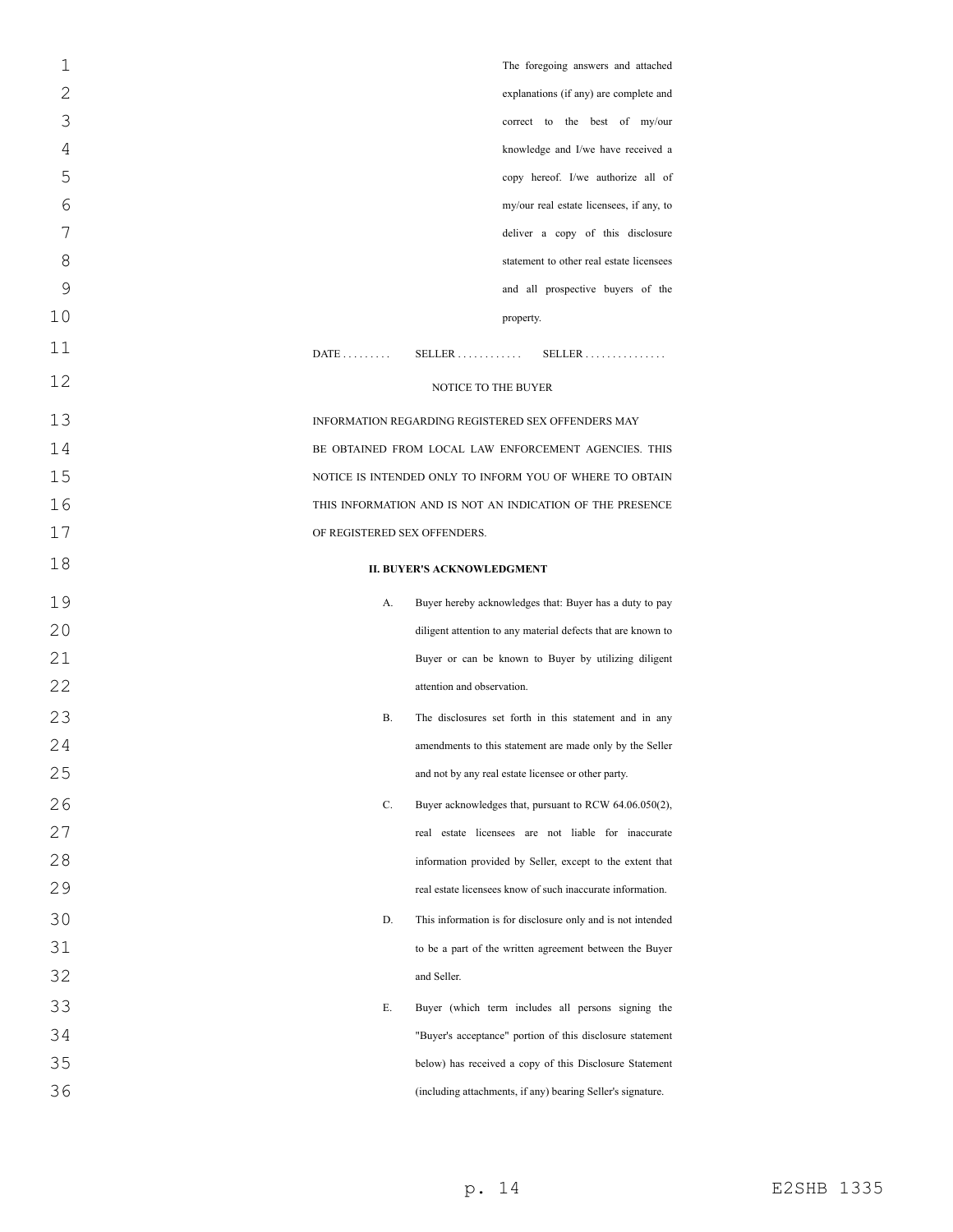DISCLOSURES CONTAINED IN THIS DISCLOSURE STATEMENT ARE PROVIDED BY SELLER BASED ON SELLER'S ACTUAL KNOWLEDGE OF THE PROPERTY AT THE TIME SELLER COMPLETES THIS DISCLOSURE STATEMENT. UNLESS BUYER AND SELLER OTHERWISE AGREE IN WRITING, BUYER SHALL HAVE THREE BUSINESS DAYS FROM THE DAY SELLER OR SELLER'S AGENT DELIVERS THIS DISCLOSURE STATEMENT TO RESCIND THE AGREEMENT BY DELIVERING A SEPARATELY SIGNED WRITTEN STATEMENT OF RESCISSION TO SELLER OR SELLER'S AGENT. YOU MAY WAIVE THE RIGHT TO RESCIND PRIOR TO OR AFTER THE TIME YOU ENTER INTO A SALE 9 AGREEMENT.

 BUYER HEREBY ACKNOWLEDGES RECEIPT OF A COPY OF THIS DISCLOSURE STATEMENT AND ACKNOWLEDGES THAT THE DISCLOSURES MADE HEREIN ARE THOSE OF THE SELLER ONLY, AND NOT OF ANY REAL ESTATE LICENSEE OR OTHER 13 PARTY.

14 DATE . . . . . . BUYER . . . . . . . . BUYER. . . . . . . . . .

 (2) If the disclosure statement is being completed for new construction which has never been occupied, the disclosure statement is not required to contain and the seller is not required to complete 18 the questions listed in item 4. Structural or item 5. Systems and 19 Fixtures.

 (3) The seller disclosure statement shall be for disclosure only, and shall not be considered part of any written agreement between the buyer and seller of residential property. The seller disclosure 23 statement shall be only a disclosure made by the seller, and not any real estate licensee involved in the transaction, and shall not be construed as a warranty of any kind by the seller or any real estate 26 licensee involved in the transaction.

 **Sec. 4.** RCW 49.60.227 and 2018 c 65 s 1 are each amended to read as follows:28

 (1)(a) If a written instrument contains a provision that is void by reason of RCW 49.60.224, the owner, occupant, or tenant of the property which is subject to the provision or the homeowners' association board may cause the provision to be stricken from the public records by bringing an action in the superior court in the county in which the property is located. The action shall be an in rem, declaratory judgment action whose title shall be the description of the property. The necessary party to the action shall be the owner, occupant, or tenant of the property or any portion thereof.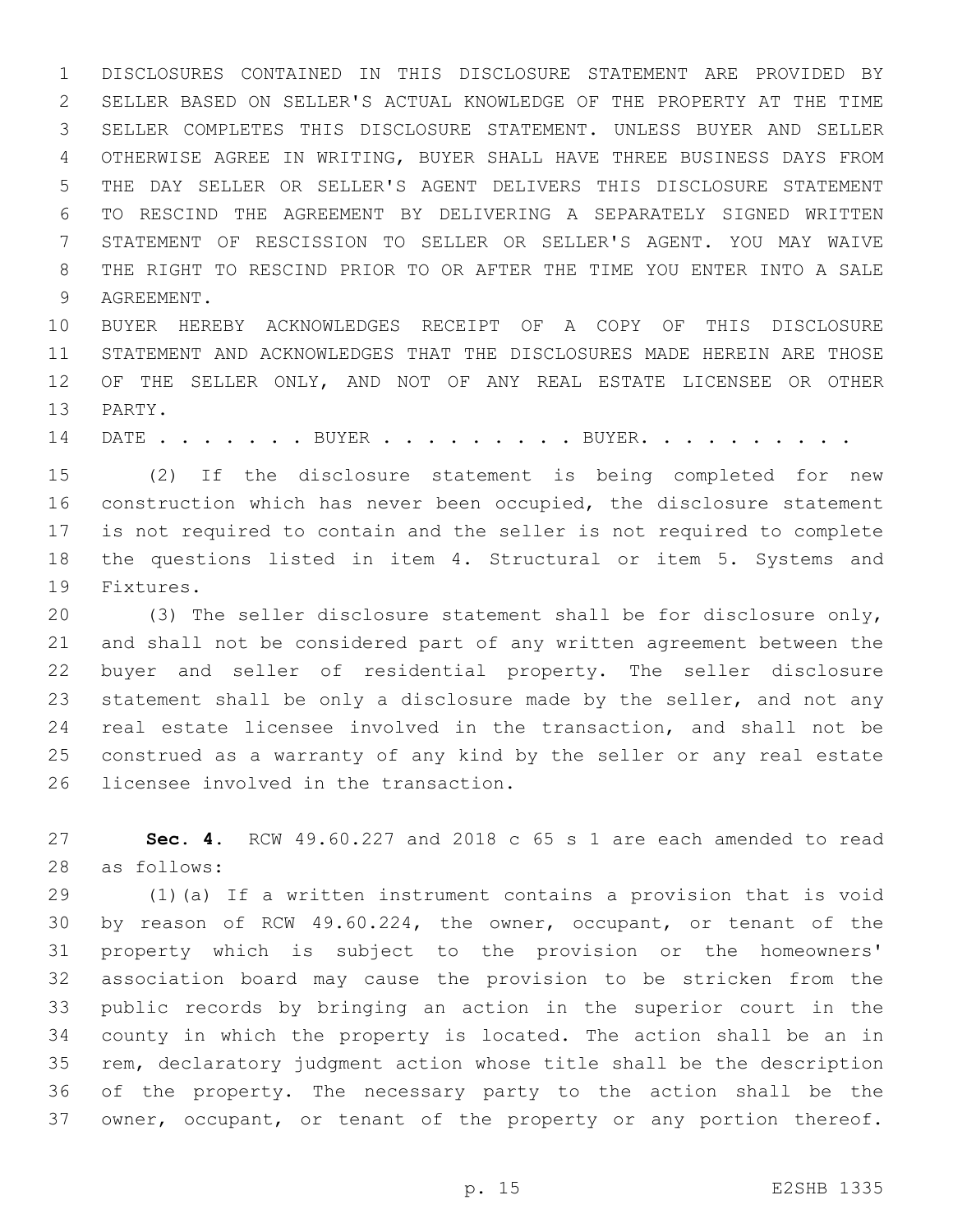The person bringing the action shall pay a fee set under RCW 36.18.012.2

 (b) If the court finds that any provisions of the written instrument are void under RCW 49.60.224, it shall enter an order striking the void provisions from the public records and eliminating the void provisions from the title or lease of the property described 7 in the complaint.

 (i) A complete copy of any document affected by the order shall be made an exhibit to the order and the order shall identify each 10 document by recording number and date of recordation and set forth 11 verbatim the void provisions to be struck from such document. The order shall include a certified copy of each document, upon which the court has physically redacted the void provisions.

14 (ii) The person bringing the action may obtain and deliver a 15 certified copy of the order to the office of the county auditor or, 16 in charter counties, the county official charged with the 17 responsibility for recording instruments in the county records, in 18 the county where the property is located.

 (iii) The auditor shall record the documents prepared by the court. An image of each document so corrected shall be placed in the public records. Each corrected document shall contain the following information on the first page or a cover page prepared pursuant to 23 RCW 65.04.047: The auditor's file number or book and page of the original document, a notation that the original document was 25 corrected pursuant to this section, the cause number of the court 26 action, and the date the order was entered.

 (iv) The auditor or official shall update the index of each original document referenced in the order with the auditor's file number of the corrected document. Further, the index will note that the original record is no longer the primary official public record 31 and is removed from the chain of title pursuant to the court order.

 (v) At the auditor's or official's discretion, the original document or image may be transferred to the secretary of state archives division to be preserved for historical or archival purposes.

 (2)(a) As an alternative to the judicial procedure set forth in subsection (1) of this section, the owner of property subject to a written instrument that contains a provision that is void by reason of RCW 49.60.224 may record a restrictive covenant modification 40 document with the county auditor, or in charter counties the county

p. 16 E2SHB 1335